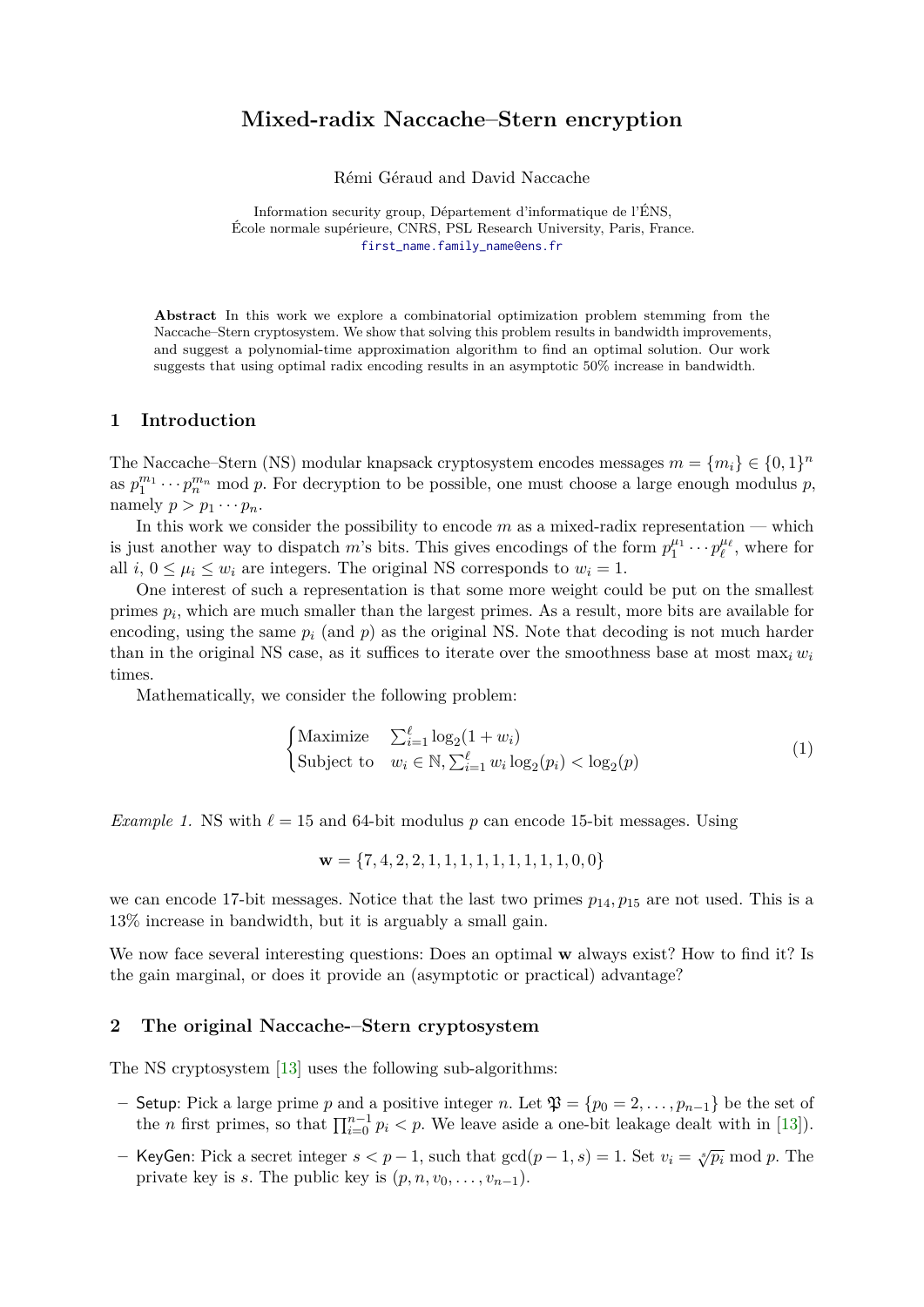**–** Encrypt: To encrypt an *n*-bit message *m*, compute the ciphertext *c*:

$$
c \leftarrow \prod_{i=0}^{n-1} v_i^{m_i} \bmod p
$$

where  $m_i$  is the *i*-th bit of  $m$ .

**–** Decrypt: To decrypt *c*, compute

$$
m \leftarrow \sum_{i=0}^{n-1} 2^i \mu_i(c, s, p)
$$

where  $\mu_i(c, s, p) \in \{0, 1\}$  is the function defined by:

$$
\mu_i(c, s, p) = \frac{\text{gcd}(p_i, c^s \mod p) - 1}{p_i - 1}.
$$

The security of this scheme relies on the conjectured hardness of a multiplicative variant of the knapsack problem<sup>[1](#page-1-0)</sup>:

**Definition 1 (Multiplicative Knapsack Problem).** *Given p, c, and a set* {*vi*}*, find a binary vector x such that*

$$
c = \prod_{i=0}^{n-1} v_i^{x_i} \bmod p.
$$

Just as in additive knapsacks, this problem is NP-hard in general but can be solved efficiently in some situations; the secret key enabling precisely to transform the ciphertext into an easily-solvable instance.

Unlike additive knapsacks, this multiplicative knapsack doesn't lend itself to lattice reduction attacks, which completely break many additive knapsack-based cryptosystems [\[1,](#page-7-0)[4,](#page-7-1)[11,](#page-7-2)[6,](#page-7-3)[12,](#page-8-1)[10\]](#page-7-4).

Over the past years, several NS variants were published, these notably seek to either increase efficiency [\[7\]](#page-7-5), or extend NS to polynomial rings  $[10]$ , or to achieve semantic security [\[5\]](#page-7-6); to the best of our knowledge, no efficient attacks against the original NS are known.

## <span id="page-1-3"></span>**3 A daunting optimization problem**

Equation [1](#page-0-0) can be reformulated, and simplified somewhat. First we may rewrite the objective as a polynomial in  $w_i$ ; then we may further impose  $w_{i+1} \leq w_i$  for all  $1 \leq i \leq \ell$ . The resulting problem is not strictly equivalent as eq. [1,](#page-0-0) but a solution for this modified problem is also an optimal solution for the original problem.

<span id="page-1-2"></span><span id="page-1-1"></span>
$$
\begin{cases}\n\text{Maximize} & f(\mathbf{w}) = \prod_{i=1}^{\ell} (1 + w_i) \\
\text{Subject to} & w_i \in \mathbb{N}, \\
& w_{i+1} \leq w_i, \\
& \sum_{i=1}^{\ell} w_i \log_2(p_i) < \log_2(p).\n\end{cases} \tag{2}
$$

The linear constraints delimit a simplex, however the objective function is not itself linear, which prevents us from directly leveraging efficient linear programming techniques. Equation [2](#page-1-1) belongs to a class of *polynomial* programming problems. Unfortunately,

**Theorem 1 ([\[9](#page-7-7)[,8\]](#page-7-8)).** *The problem of minimizing a degree-*4 *polynomial over the lattice points of a convex polygon is* NP*-hard.*

<span id="page-1-0"></span> $\frac{1}{1}$  This can also be described as a modular variant of the 'subset product' problem.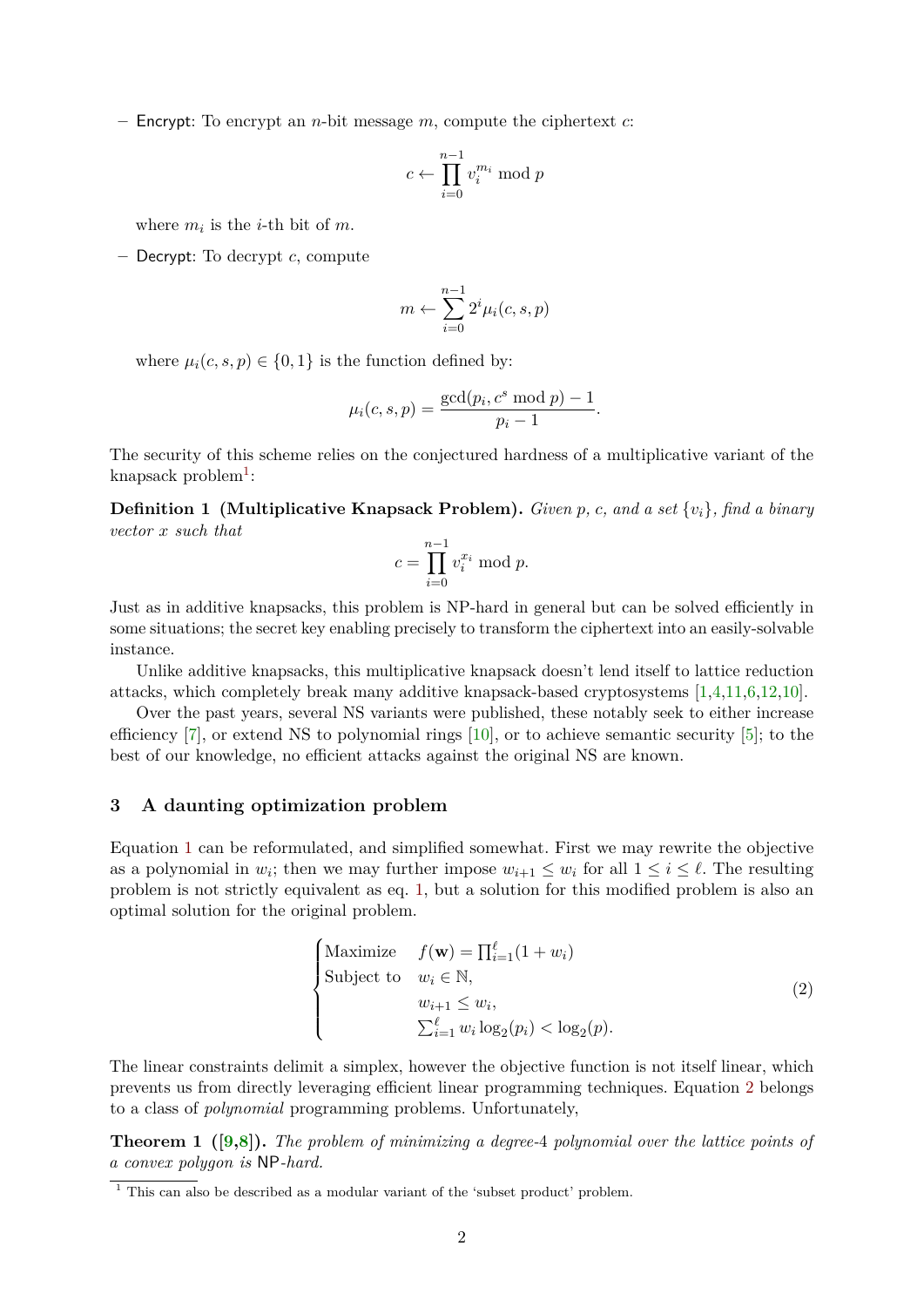#### **3.1 Brute-force exploration**

Despite the problem's complexity, we may hope to exhaust all solutions for small enough instances. This can be achieved by backtracking, where we explore the combinatorial graph "from the end", i.e. with values of  $w_\ell$  as roots,  $w_{\ell-1}$  as subroots, etc.

One advantage of this approach is its simplicity; however it quickly runs out of steam as larger instances are considered. The solution of Example [1](#page-0-1) was first computed this way.

It is interesting to compute the number of configurations that can be explored, i.e. the number of points in  $P \cap \mathbb{Z}^n$ , where P is the polytope defined by the constraints of Eq. [2.](#page-1-1) In dimension 2 one can use Pick's theorem, however there are no simple generalisations to higher dimensions of such a result. Rather, we may estimate the number of integer points as the volume of *P*:

$$
N = |P \cap \mathbb{Z}^n| \approx \text{vol}(P) = \frac{1}{n!} \prod_{i=1}^n \log_{p_i} p.
$$

Assuming that all the  $p_i$  are of similar size, this is approximately  $(\log_{p_n} p)^n/n!$ ; by the prime number theorem we have  $\log_{p_n} p = \ln p / \ln(p_n) \approx \ln p / \ln(n \ln n)$ , so that

<span id="page-2-0"></span>
$$
N \approx \frac{(\ln p)^n}{n!(n\ln n)^n}
$$

Using  $p \geq #75 \approx 2^{512}$ , we find  $N \approx 2^{82}$ , which is nearly beyond reach — and in any case impractical.

#### **3.2 Fully polynomial-time approximation scheme**

In the face of Theorem [1,](#page-1-2) and of the comments above, we will alter the problem: First we replace the logarithms by their rational approximation, the precision of which will be discussed later; Second we look for an approximation to the optimum, rather than the optimum itself.

**Approximation problem.** Having an approximate value for the maximum value  $f^* = f(\hat{\mathbf{w}})$ taken by f on the optimal solution  $\hat{\mathbf{w}}$  provides us with a strategy:

**Lemma 1.** *Let P be an n-dimensional rational polytope. Assume that there exists a polynomialtime algorithm that computes*  $f^*$  *over*  $P \cap \mathbb{Z}^n$ . Then there is a polynomial-time algorithm that *finds a feasible solution*  $\overline{\mathbf{w}}$  *such that*  $f^* - f(\overline{\mathbf{w}}) \le O(\epsilon)$ *.* 

*Proof.* We proceed by iterative bisection of *P*.

*Remark 1.* The expression "polynomial-time" refers here to an algorithm whose complexity is bounded above by a polynomial function of the encoding of *f* and *P*.

Therefore we first focus on finding efficiently an approximation for  $f^*$ , from which an immediate algorithm follows (by Lemma [1\)](#page-2-0), that provides an approximation to  $\hat{\mathbf{w}}$ .

Recall the classical fact that, for  $\{x_1, \ldots, x_n\}$  a collection of non-negative real numbers,

$$
\max_{i} x_i = \|\mathbf{x}\|_{\infty} = \lim_{k \to \infty} \|\mathbf{x}\|_{k}
$$

where  $\|\cdot\|_k$  is the  $\ell_k$ -norm, from which we get

$$
n^{-\frac{1}{k}} \|\mathbf{x}\|_k \le \|\mathbf{x}\|_{\infty} \le \|\mathbf{x}\|_k.
$$

Now, denote  $x_i = f(\mathbf{w})$  for all *w* in the rational polytope *P*, and  $\mathbf{x} = (x_1, \dots, x_N)$ , where  $N = |P \cap \mathbb{Z}^n|$ . Then for all  $k > 0$ ,

<span id="page-2-1"></span>
$$
N^{-\frac{1}{k}}\|\mathbf{x}\|_k\leq \|\mathbf{x}\|_{\infty}\leq \|\mathbf{x}\|_k.
$$

Phrased equivalently, the optimal solution,  $\hat{\mathbf{w}} = \|\mathbf{x}\|_{\infty}$ , can be approximated by *summing* a polynomial in the points of  $P \cap \mathbb{Z}^n$ . Namely: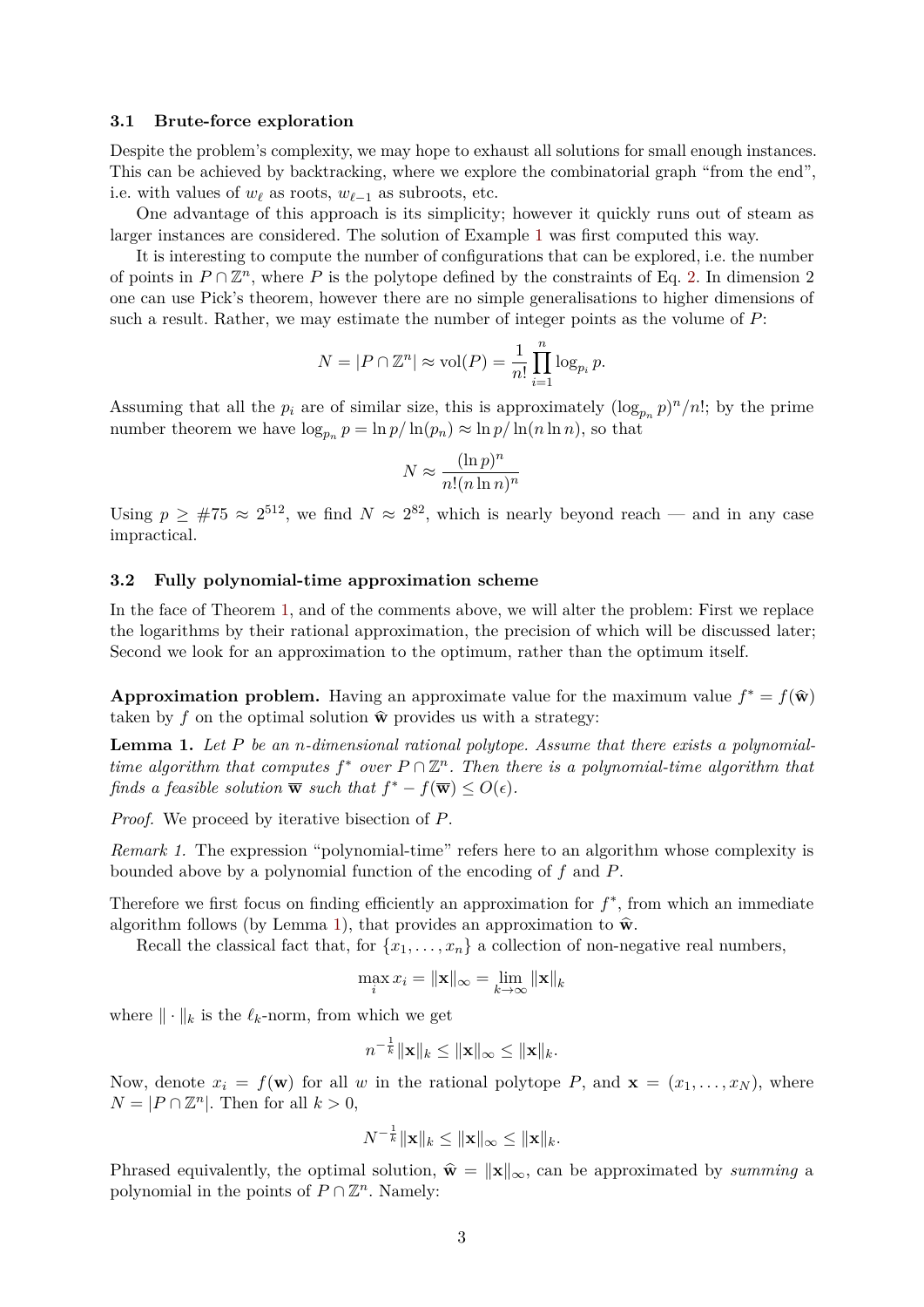**Lemma 2.** Let  $\epsilon > 0$ , then for  $k = \lfloor (1 + 1/\epsilon) \log \ell \rfloor$ ,

$$
\|\mathbf{x}\|_{k}\left(1-\ell^{-\frac{1}{k}}\right)\leq \epsilon f\left(\widehat{\mathbf{w}}\right)
$$

*Remark 2.* It is important to note at this point that we can expand the polynomial function  $f^k$ as a list of monomials in polynomial time.

The only remaining question is whether we can compute  $||x||_k$  in polynomial time.

**Polynomial-time computation over**  $P \cap \mathbb{Z}^n$ **.** One difficulty is that P contains a priori an exponential number of integer points. Here is how to circumvent this apparent problem: Consider the *generating formal (Laurent) series*:

<span id="page-3-1"></span>
$$
g(P; \mathbf{z}) = \sum_{\mathbf{w} \in P \cap \mathbb{Z}^n} \mathbf{z}^{\mathbf{w}}.
$$
 (3)

Since *P* is bounded, the sum is in fact finite, and  $q(P; z)$  is a formal (Laurent) polynomial for which we may expect a short rational representation.

*Example 2.* Consider *P* the interval  $[0, k]$ , so that  $P \cap \mathbb{Z} = \{0, \ldots, k\}$ . We have

$$
g(P; z) = \sum_{w \in P \cap \mathbb{Z}} z^w = \sum_{j=0}^k z^j = z^0 + z^1 + \dots + z^k
$$

$$
= \frac{1 - z^{k+1}}{1 - z}.
$$

The second line of the above equation gives a compact representation of  $g(P; z)$ , which is *linear* in *n*. In particular, one may count the points in  $P$  — i.e. compute the  $\ell_1$ -norm over the integer points of *P* — by carefully evaluating  $g(P; z)$  at  $z = 1$ . *Carefully* refers to the  $1 - z$  denominator, which requires us to use either residue methods, the Bernoulli-l'Hôpital rule, or a numerical approximation of the limit  $\|\mathbf{w}\|_1 = \lim_{z \to 1} g(P; z)$ .

<span id="page-3-0"></span>**Theorem 2 ([\[2](#page-7-9)[,3\]](#page-7-10)).** *There exists a polynomial-time algorithm for computing the rational gener*ating function of a polyhedron  $P \subseteq \mathbb{R}^n$  given by rational inequalities.

Theorem [2](#page-3-0) is constructive and provides an explicit algorithm, that we reproduce below. But first, observe that the knowledge of  $g(P; \mathbf{z})$  is enough to compute the function

$$
g(P, h; \mathbf{z}) = \sum_{\mathbf{w} \in P \cap \mathbb{Z}^n} h(\mathbf{w}) \mathbf{z}^{\mathbf{w}}.
$$

<span id="page-3-2"></span>*Example 3.* Consider the same setting as in Example [2,](#page-3-1) and let *D* be the differential operator  $D = \left( z \frac{\mathrm{d}}{\mathrm{d}z} \right)$  $rac{d}{dz}$ <sup>2</sup>. Then

$$
Dg(P; z) = D \frac{1 - z^{k+1}}{1 - z}
$$
  
=  $\left(z \frac{d}{dz}\right) \left(z \frac{d}{dz} \frac{1 - z^{k+1}}{1 - z}\right)$   
=  $\left(z \frac{d}{dz}\right) \left(\frac{z(1 - (1 + k)z^k + kz^{1+k})}{(1 - z)^2}\right)$   
=  $\frac{z((k(z-1)(k(z-1) - 2) + z + 1)z^k - z - 1)}{(z-1)^3}$   
=  $z^1 + 4z^2 + 9z^3 + \dots + k^2 z^k$   
=  $g(P, h; z)$ 

<span id="page-3-3"></span>where  $h(z) = z^2$ .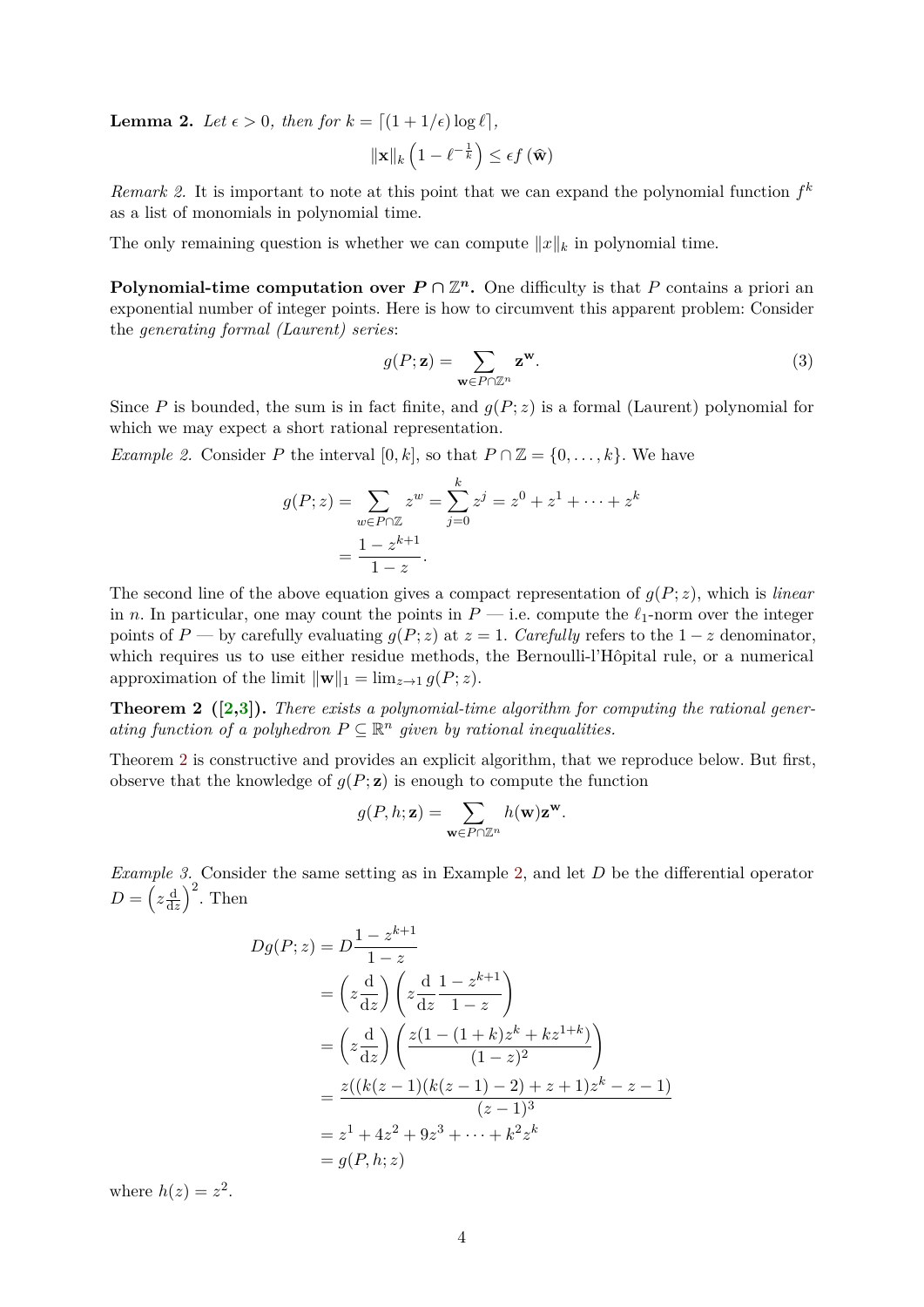**Lemma 3.** Let  $h \in \mathbb{Z}[w_1, \ldots, w_n]$  be a polynomial, then there is a differential operator  $D_h$  such *that*  $D_h g(P; \mathbf{z}) = g(P, h; \mathbf{z})$ *.* 

*Proof.* This is a straightforward extension of Example [3,](#page-3-2) using

$$
D_h = h\left(w_1\frac{\partial}{\partial w_1}, \dots, w_n\frac{\partial}{\partial w_n}\right).
$$

Combining this with Lemma [2,](#page-2-1) we see that the knowledge of  $g(P, f^k; \mathbf{z})$  gives the desired approximate solution. Hence everything hinges on Theorem [2](#page-3-0) being polynomial-time.

**Definition 2.** An algorithm A is an  $\epsilon$ -approximation algorithm for a constrained optimization *problem with optimal cost f* ∗ *if, for each instance of the problem of encoding length N,* A *runs in* poly(*n*) *and returns a feasible solution with cost*  $f_A$ *, such that*  $f_A \geq (1 - \epsilon)f^*$ *.* 

**Definition 3.** *A family*  $\{A_{\epsilon}\}_\epsilon$  *of*  $\epsilon$ -*approximation algorithms is a* fully polynomial-time approximation scheme (FPTAS) *if the running time of*  $A_{\epsilon}$  *is* poly $(n, 1/\epsilon)$ *.* 

**Theorem 3.** *Let f be a polynomial function over the integer points of a rational polytope P, and a rational number*  $\epsilon > 0$ , where f *is given as a list of monomials with rational coefficients and integer exponents, then there exists a FPTAS for the maximisation problem for all polynomial functions f that are non-negative on the feasible region, i.e. an polynomial-time algorithm that computes a feasible solution*  $\mathbf{x}_{\epsilon}$  *such that* 

$$
|f(\mathbf{x}_{\epsilon}) - f^*| \leq \epsilon f^*
$$

*Proof.* The algorithm is as follows: On input  $P, f, \epsilon > 0$ ,

- 1. Compute  $k = (1 + 1/\epsilon) \log(|P \cap \mathbb{Z}^n|)$  (as in Lemma [2\)](#page-2-1)
- 2. Compute  $f^k$  as a list of monomials
- [3](#page-3-3). Use Lemma 3 to compute  $D_{f^k}$
- 4. Use Barvinok's algorithm (Algorithm [1\)](#page-5-0) to get the function  $g(P; \mathbf{z})$
- 5. Apply  $D_{f^k}$  to  $g(P; \mathbf{z})$  to get  $g(P, f^k; \mathbf{z})$
- 6. Using residue techniques, compute

$$
LB_{k} = \left[ \left( \frac{g(P, f^{k}; \mathbf{1})}{g(P; \mathbf{1})} \right)^{\frac{1}{k}} \right]
$$

$$
UB_{k} = \left[ \left( g\left(P, f^{k}; \mathbf{1}\right) \right)^{\frac{1}{k}} \right]
$$

These bounds satisfy

$$
UB_k - LB_k \le f^* \left( (|P \cap \mathbb{Z}^n|)^{\frac{1}{k}} - 1 \right)
$$

7. Iteratively bisecting *P* (as in Lemma [1\)](#page-2-0) we get a feasible solution that is  $(1 - \epsilon)$ -optimal.

Every step is easily checked to run in polynomial time.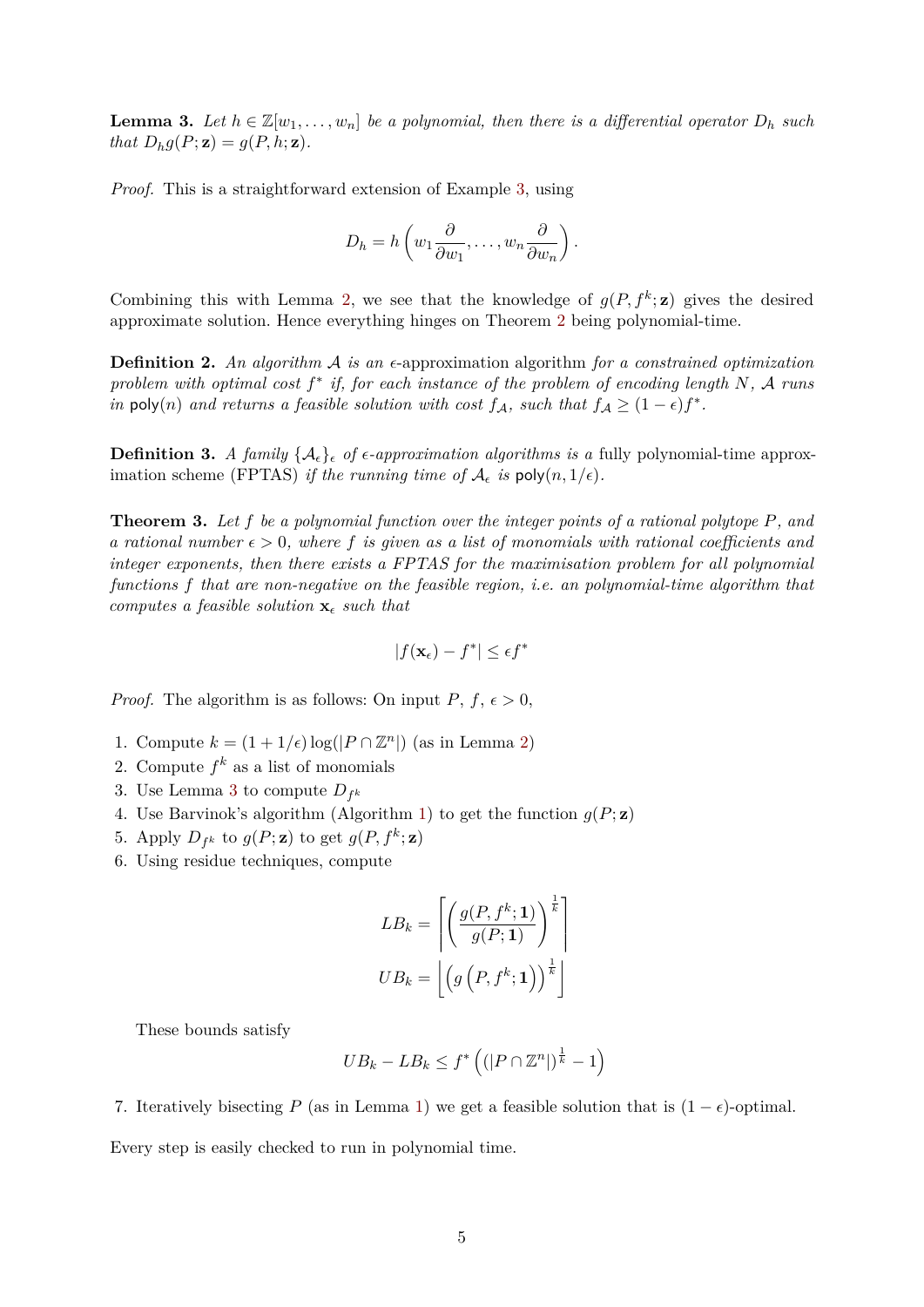#### <span id="page-5-0"></span>**Algorithm 1**: Barvinok's Algorithm [\[2\]](#page-7-9)

**Input:** Polyhedron *P*.

**Output:** Short generating function  $q(P; \mathbf{z})$ .

- 1. Compute all vertices  $\mathbf{v}_i$ , and corresponding supporting cones  $C_i$ , of P
- 2. Triangulate  $C_i$  into simplicial cones  $C_{i,j}$ , keeping track of all the intersecting proper faces
- 3. Apply signed decomposition to the cones  $\mathbf{v}_i + C_{i,j}$ , to obtain unimodular cones  $\mathbf{v}_i + C_{i,j,l}$  (again keeping track of all the intersecting proper faces)
- 4. Compute the unique integer point  $\mathbf{a}_i$  in the fundamental parallelepiped of every resulting cone  $\mathbf{v}_i + C_{i,j,l}$ .
- 5. For each unimodular cone, the generating function is

$$
z^{\mathbf{a}} / \prod_{j=1}^{n} (1 - \mathbf{z}^{\mathbf{b}_j}),
$$

where **a** is the integer point and  $\mathbf{b}_i$  are the cone's spanning vectors.

6. Compute the signed summation of all the cones, resulting in  $g(P; \mathbf{z})$ .

### **4 Mixed-radix linear-bandwidth Naccache–Stern encryption**

Using [\[7\]](#page-7-5), messages can be encoded by "packing" primes together. The resulting construction results in asymptotically linear bandwidth encryption.

<span id="page-5-1"></span>**Table 1.** Comparison of the original and pack-adjusting mixed-radix linear-bandwidth Chevallier-Mames–Naccache– Stern encryption, for  $\gamma = 4, \ell = 1$ . Both outperform the original Naccache–Stern bandwidth at a given security level.

| $\boldsymbol{n}$ | Minimal $p$              |                           | CMNS MR-CMNS | Radix                                 |
|------------------|--------------------------|---------------------------|--------------|---------------------------------------|
| 1                |                          | $11 \quad 2 \text{ bits}$ | 2 bits       | 4                                     |
| $\overline{2}$   | 137                      | 4 bits                    | 4 bits       | 3, 6                                  |
| 3                | 4931                     | 6 bits                    | 7 bits       | 2, 7, 11                              |
| $\overline{4}$   | 260849                   | 8 bits                    | 10 bits      | 2, 4, 9, 17                           |
| 5                | 18517753 10 bits         |                           | 13 bits      | 2, 2, 8, 15, 23                       |
| 6                | 1648077367 12 bits       |                           | 16 bits      | 2, 2, 4, 12, 19, 30                   |
| 7                | 176344276177 14 bits     |                           | 19 bits      | 2, 2, 3, 7, 14, 23, 37                |
| 8                | 23101100172959 16 bits   |                           | 23 bits      | 2, 2, 2, 5, 10, 19, 28, 44            |
| 9                | 3488266126107761 18 bits |                           |              | 26 bits 2, 2, 2, 3, 9, 12, 22, 32, 51 |

 $-$  Setup(1<sup>*κ*</sup>) → pp. Let  $\ell \ge 1$  and  $\gamma$  be two integers. We construct *n* "packs" containing  $\gamma$  small primes each, and pick a prime *p* such that

$$
\prod_{i=1}^n p_{\gamma i}^\ell < p,
$$

where  $p_i$  is the *i*-th prime number  $(p_1 = 2)$ . Denoting

$$
b = \binom{\gamma + \ell}{\ell},
$$

we introduce an invertible function unrank that maps an integer  $0 \leq m < b$  to a  $\gamma$ -tuple  $(d_1, \ldots, d_\gamma)$  such that  $0 \leq d_k$  and  $d_1 + \cdots + d_k \leq \ell$ . Set  $pp \leftarrow (p, n, \gamma, \ell)$ .

**–** KeyGen(pp) → (sk, pk). Choose a random integer  $s \nmid (p-1)$ , and let  $v_i \leftarrow p_i^{1/s} \text{ mod } p$  for  $i = 1$ to  $\gamma n$ . Set sk  $\leftarrow q$ , pk  $\leftarrow \{v_i\}$ .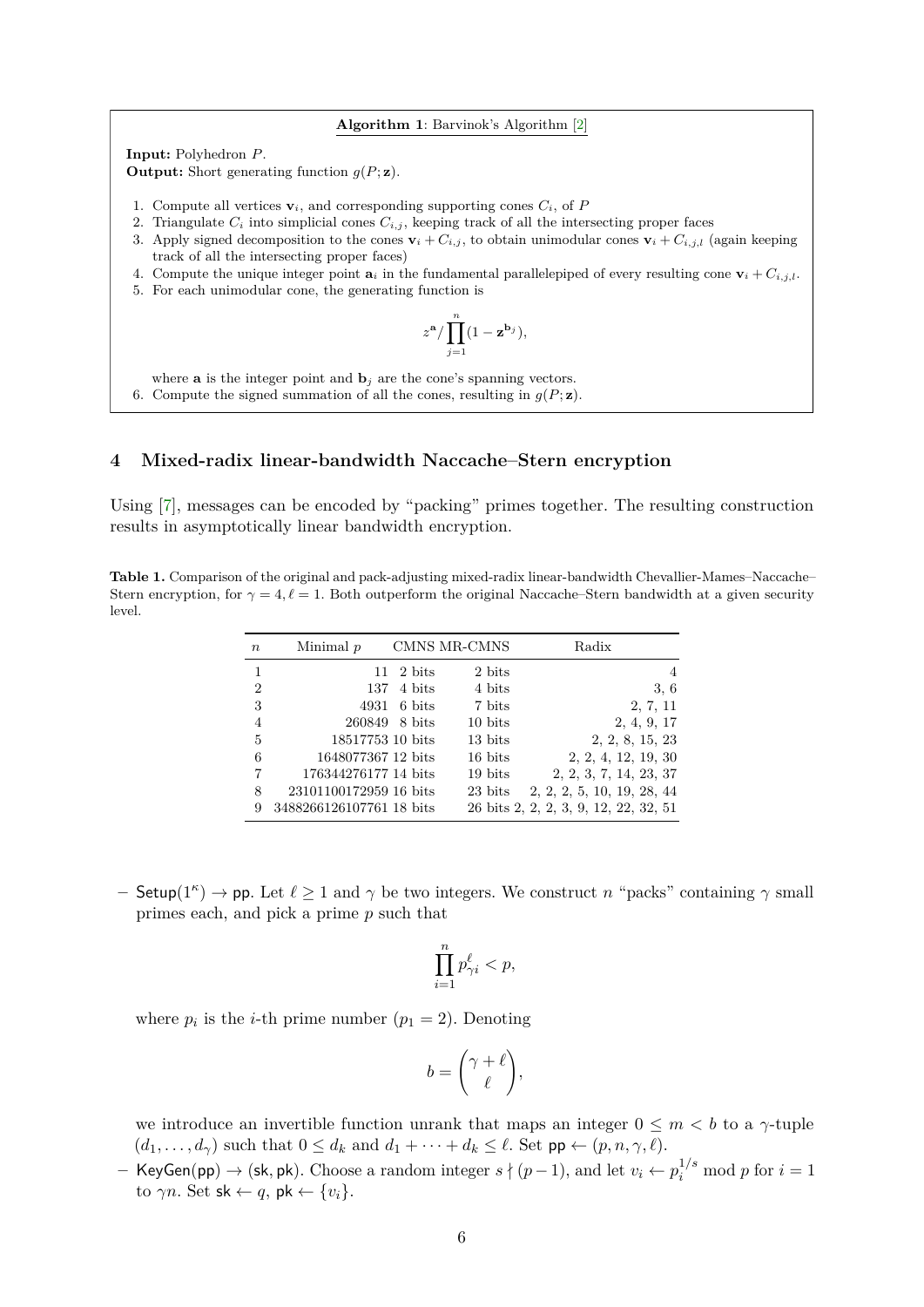**–** Encrypt(pp*,* pk*, m*) → *c*. Write *m* in base *b* as *m*0*, . . . , mn*−1, then {*di,j*} ← unrank(*mi*). Finally,

$$
c \leftarrow \prod_{i=0}^{n-1} \prod_{j=1}^\gamma v_{i\gamma + j}^{d_{i,j}} \bmod p.
$$

**–** Decrypt(pp, sk, c)  $\rightarrow$  *m*. Compute  $c^s$  mod  $p$  in N, factor over the smoothness base  $\{p_i\}$  and recover each  $m_i$  as  $m_i \leftarrow \text{rank}(\{d_{i,j}\})$ .

The main appeal of this approach is that *p* can be made much smaller compared to the original cryptosystem. We can use the techniques described above to optimize each "pack". Let's illustrate this on an example.

*Example 4.* Let  $n = 3$ ,  $\gamma = 4$ ,  $\ell = 1$ , hence we will use the primes  $p_1$  to  $p_{12}$ , for which an admissible value of *p* is 4931.<sup>[2](#page-6-0)</sup> Let  $s = 3079$ . The public key consists in the  $\{v_i\}$ :

$$
\begin{array}{c}\n\frac{1}{2} & v_1 = \sqrt[4]{2} \mod p = 1370 \\
\frac{1}{2} & v_2 = \sqrt[4]{3} \mod p = 1204 \\
v_3 = \sqrt[4]{5} \mod p = 1455 \\
v_4 = \sqrt[4]{7} \mod p = 3234 \\
\frac{1}{2} & v_5 = \sqrt[4]{11} \mod p = 2544 \\
\frac{1}{2} & v_6 = \sqrt[4]{13} \mod p = 3366 \\
\frac{1}{2} & v_7 = \sqrt[4]{17} \mod p = 1994 \\
v_8 = \sqrt[4]{19} \mod p = 3327 \\
\frac{1}{2} & v_9 = \sqrt[4]{23} \mod p = 4376 \\
\frac{1}{2} & v_{10} = \sqrt[4]{29} \mod p = 1921 \\
\frac{1}{2} & v_{11} = \sqrt[4]{31} \mod p = 3537 \\
v_{12} = \sqrt[4]{37} \mod p = 3747\n\end{array}
$$

To encrypt a message, it is written in base  $\gamma = 4$  and the appropriate  $v_i$ 's are multiplied; thus if  $m = 35 = 203_4,$ 

$$
c = v_4 \cdot v_5 \cdot v_{11} \bmod p = 4484.
$$

This cryptosystems allows the encoding of 6-bit messages.

There are two ways to introduce the mixed-radix approach: by choosing different pack sizes, for instance making the first pack larger, or by using varying powers of primes. The two approaches are related, as it might be more efficient to use e.g. a higher power of a small prime, rather than introducing a new large prime.

To illustrate the effect of pack-adjusting, assume that the packs have dimension  $\gamma_1, \gamma_2, \gamma_3$ ; this allows the encoding of messages of  $\log_2 \gamma_1 \gamma_2 \gamma_3$  bits, under the condition that  $p_{\gamma_1} p_{\gamma_2 + \gamma_1} p_{\gamma_1 + \gamma_2 + \gamma_3}$ *p*. The choice  $\gamma_1 = 2, \gamma_2 = 4, \gamma_3 = 24$  satisfies the constraints and allows for encoding 192 different messages, i.e. a little more than 7-bit messages. Alternatively, using  $\gamma_1 = \gamma_2 = 2, \gamma_3 = 16$ , we still encode 6-bit messages, but we can safely bring *p* down to 1493.

The optimization problem corresponding to pack-adjusting can readily be addressed using the same tools as in Section [3,](#page-1-3) and we give the results for small values of *n* in Table [1.](#page-5-1) As is visible already in this table, the gain of pack-adjusting increases, achieving a 50% bandwidth improvement for larger values of *n*.

<span id="page-6-0"></span><sup>2</sup> In the original NS setting, *p* would be at least 7420738134871.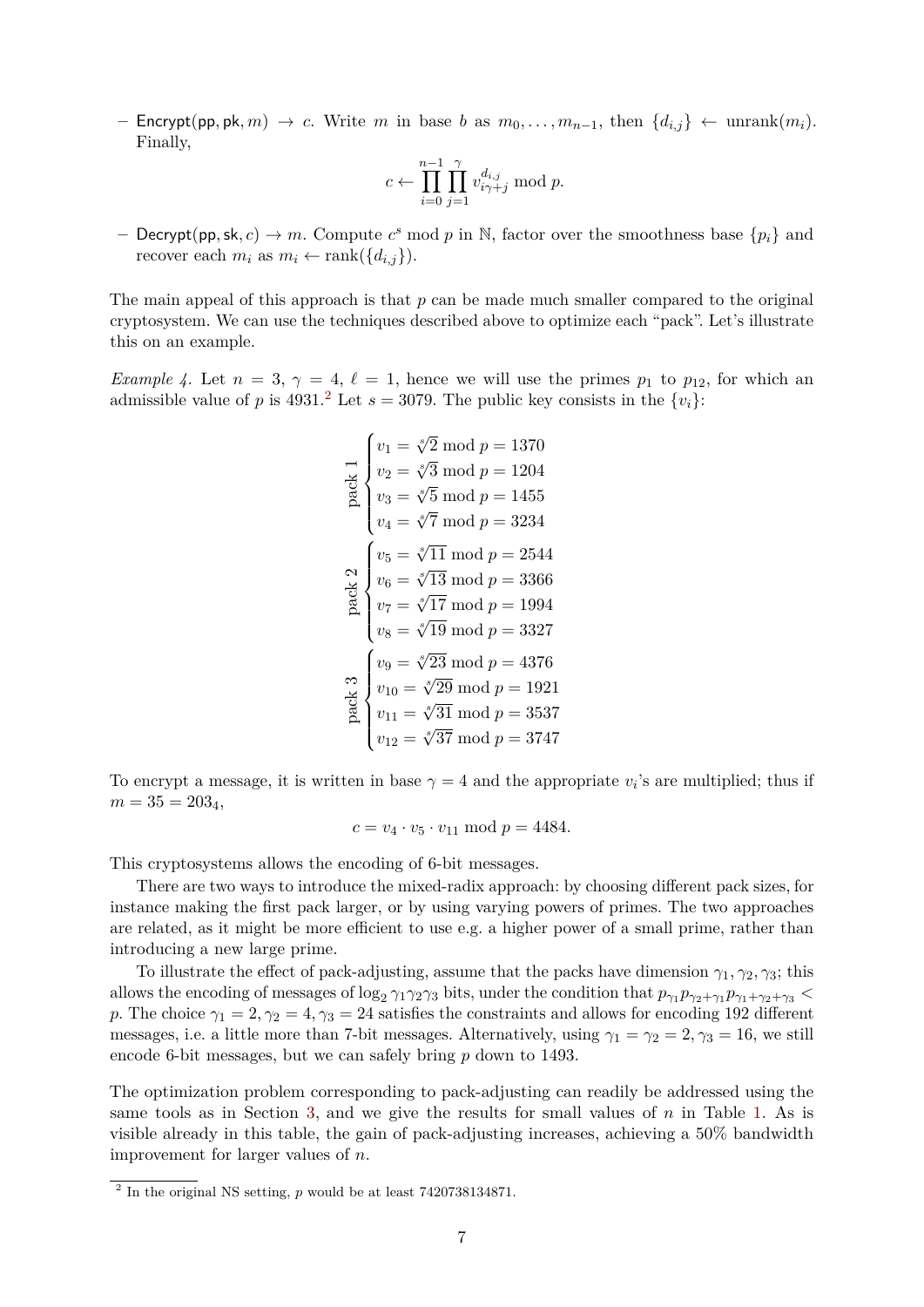Considering parameters of cryptographic size, *n* = 58 gives a minimal CMNS modulus of 513 bits:

# *p*min = 0x172027ebd81c90acf8b8f7276279f5e5 c5dfa4bdb9bd2391937db041ec981aa7 cb82dc468791ad498fb808f111f74d9b 8e53e96e6b4f37b06ae81bff4b04b0487*.*

Using NS the bandwidth is 75 bits.<sup>[3](#page-7-11)</sup> Using CMNS the bandwidth reaches 116 bits. Using our mixed-radix encoding with CMNS (MR-CMNS) we achieve a bandwidth of 174 bits, or about 49% improvement over plain CMNS.

## **5 Conclusion**

In this paper we set out to use a more flexible encoding of messages for the Naccache–Stern publickey encryption scheme, namely a mixed-radix representation. This gave rise to an optimization problem for which a polynomial-time approximation scheme exists, which relies on geometric computations. This in turn provides efficient weights for the encoding — which only need to be computed once for a given modulus. The resulting scheme extends on, and outperforms, earlier work on linear-bandwidth Naccache–Stern encryption, with an overall bandwidth improvement of 50%.

## **References**

- <span id="page-7-0"></span>1. Adleman, L.M.: On breaking the iterated Merkle-Hellman public-key cryptosystem. In: D. Chaum, R.L. Rivest, A.T. Sherman (eds.) Advances in Cryptology – CRYPTO'82, pp. 303–308. Plenum Press, New York, USA, Santa Barbara, CA, USA (1982)
- <span id="page-7-9"></span>2. Barvinok, A.I.: A polynomial time algorithm for counting integral points in polyhedra when the dimension is fixed. Mathematics of Operations Research **19**(4), 769–779 (1994)
- <span id="page-7-10"></span>3. Barvinok, A.I., Pommersheim, J.E.: An algorithmic theory of lattice points. New perspectives in algebraic combinatorics **38**, 91 (1999)
- <span id="page-7-1"></span>4. Brickell, E.F.: Breaking iterated Knapsacks. In: G.R. Blakley, D. Chaum (eds.) Advances in Cryptology – CRYPTO'84, *Lecture Notes in Computer Science*, vol. 196, pp. 342–358. Springer, Heidelberg, Germany, Santa Barbara, CA, USA (1984)
- <span id="page-7-6"></span>5. Brier, É., Géraud, R., Naccache, D.: Exploring naccache-stern knapsack encryption. In: P. Farshim, E. Simion (eds.) Innovative Security Solutions for Information Technology and Communications - 10th International Conference, SecITC 2017, Bucharest, Romania, June 8-9, 2017, Revised Selected Papers, *Lecture Notes in Computer Science*, vol. 10543, pp. 67–82. Springer (2017). DOI 10.1007/978-3-319-69284-5\_6. URL [https://doi.org/10.1007/978-3-319-69284-5\\_6](https://doi.org/10.1007/978-3-319-69284-5_6)
- <span id="page-7-3"></span>6. Chee, Y.M., Joux, A., Stern, J.: The cryptoanalysis of a new public-key cryptosystem based on modular Knapsacks. In: J. Feigenbaum (ed.) Advances in Cryptology – CRYPTO'91, *Lecture Notes in Computer Science*, vol. 576, pp. 204–212. Springer, Heidelberg, Germany, Santa Barbara, CA, USA (1992)
- <span id="page-7-5"></span>7. Chevallier-Mames, B., Naccache, D., Stern, J.: Linear bandwidth Naccache-Stern encryption. In: R. Ostrovsky, R.D. Prisco, I. Visconti (eds.) SCN 08: 6th International Conference on Security in Communication Networks, *Lecture Notes in Computer Science*, vol. 5229, pp. 327–339. Springer, Heidelberg, Germany, Amalfi, Italy (2008)
- <span id="page-7-8"></span>8. De Loera, J.A., Hemmecke, R., Köppe, M., Weismantel, R.: Integer polynomial optimization in fixed dimension. Mathematics of Operations Research **31**(1), 147–153 (2006)
- <span id="page-7-7"></span>9. Garey, M.R., Johnson, D.S.: Computers and Intractability: A Guide to the Theory of NP-Completeness. W. H. Freeman (1979)
- <span id="page-7-4"></span>10. Herold, G., Meurer, A.: New attacks for knapsack based cryptosystems. In: I. Visconti, R.D. Prisco (eds.) SCN 12: 8th International Conference on Security in Communication Networks, *Lecture Notes in Computer Science*, vol. 7485, pp. 326–342. Springer, Heidelberg, Germany, Amalfi, Italy (2012)
- <span id="page-7-2"></span>11. Joux, A., Stern, J.: Cryptanalysis of another Knapsack cryptosystem. In: H. Imai, R.L. Rivest, T. Matsumoto (eds.) Advances in Cryptology – ASIACRYPT'91, *Lecture Notes in Computer Science*, vol. 739, pp. 470–476. Springer, Heidelberg, Germany, Fujiyoshida, Japan (1993)

<span id="page-7-11"></span><sup>&</sup>lt;sup>3</sup> Indeed,  $p_{\min}$  is closest to the 75-th primorial.